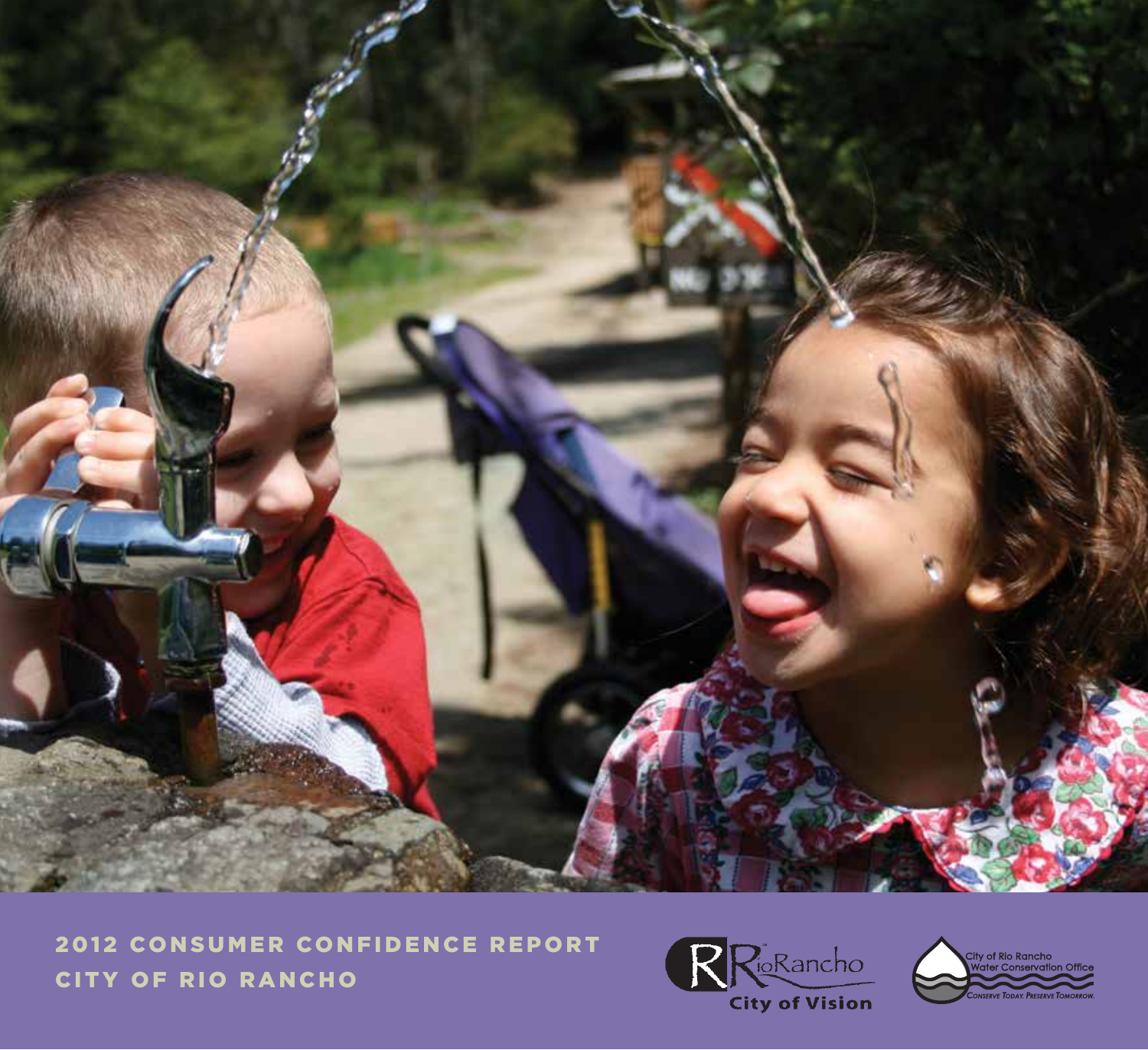

#### From Mayor Swisstack About Your Drinking **Water**

In 1996, Congress amended the Safe Drinking Water Act (SDWA) to add a provision requiring all community water systems to deliver an annual water quality report to their customers. This Consumer Confidence Report summarizes the information that Rio Rancho Water and Wastewater collects to comply with safe drinking water regulations.

Please take time to read this important report about the quality of Rio Rancho's drinking water during 2012. The city provides this report each year to help citizens learn more about the city's role in supplying and maintaining safe and healthy drinking water supplies.

As mayor, I encourage citizens to be active participants in the water management initiatives that shape our water future. Together we can Conserve Today – Preserve Tomorrow.

For questions about Rio Rancho's water testing, call (505) 896-8813.

timos 6 Juinteck

Thomas E. Swisstack Mayor of Rio Rancho

## **Table of Contents**

| From the Mayor Inside Front Cover                                                       |
|-----------------------------------------------------------------------------------------|
| <b>Quality Drinking Water</b><br>Begins HereInside Front Cover                          |
|                                                                                         |
|                                                                                         |
|                                                                                         |
| Water Treatment-Arsenic Removal 3                                                       |
| Reusing a Precious Resource  4-5                                                        |
| Water Treatment-Disinfection 6                                                          |
| <b>Important Information About</b><br>Your Drinking Water  6                            |
| <b>Contaminants that Might be Contaminants of Might be</b><br>Present in Source Water 7 |
|                                                                                         |
| People with Sensitivities  8                                                            |
| Susceptibility Analysis  Inside Back Cover                                              |
| Utilities Commission Inside Back Cover                                                  |
| <b>Important Contact</b><br>Information Back Cover                                      |

Note: All text preceded by a  $\blacksquare$  contains information required by the U.S. Environmental Protection Agency (EPA).

## **QUALITY** DRINKING WATER BEGINS HERE!

■ To ensure tap water is safe to drink, the Environmental Protection Agency (EPA) prescribes regulations which limit the amount of certain contaminants in water provided by public water systems. The Food and Drug Administration (FDA) regulates bottled water, which must provide the same protection of public health.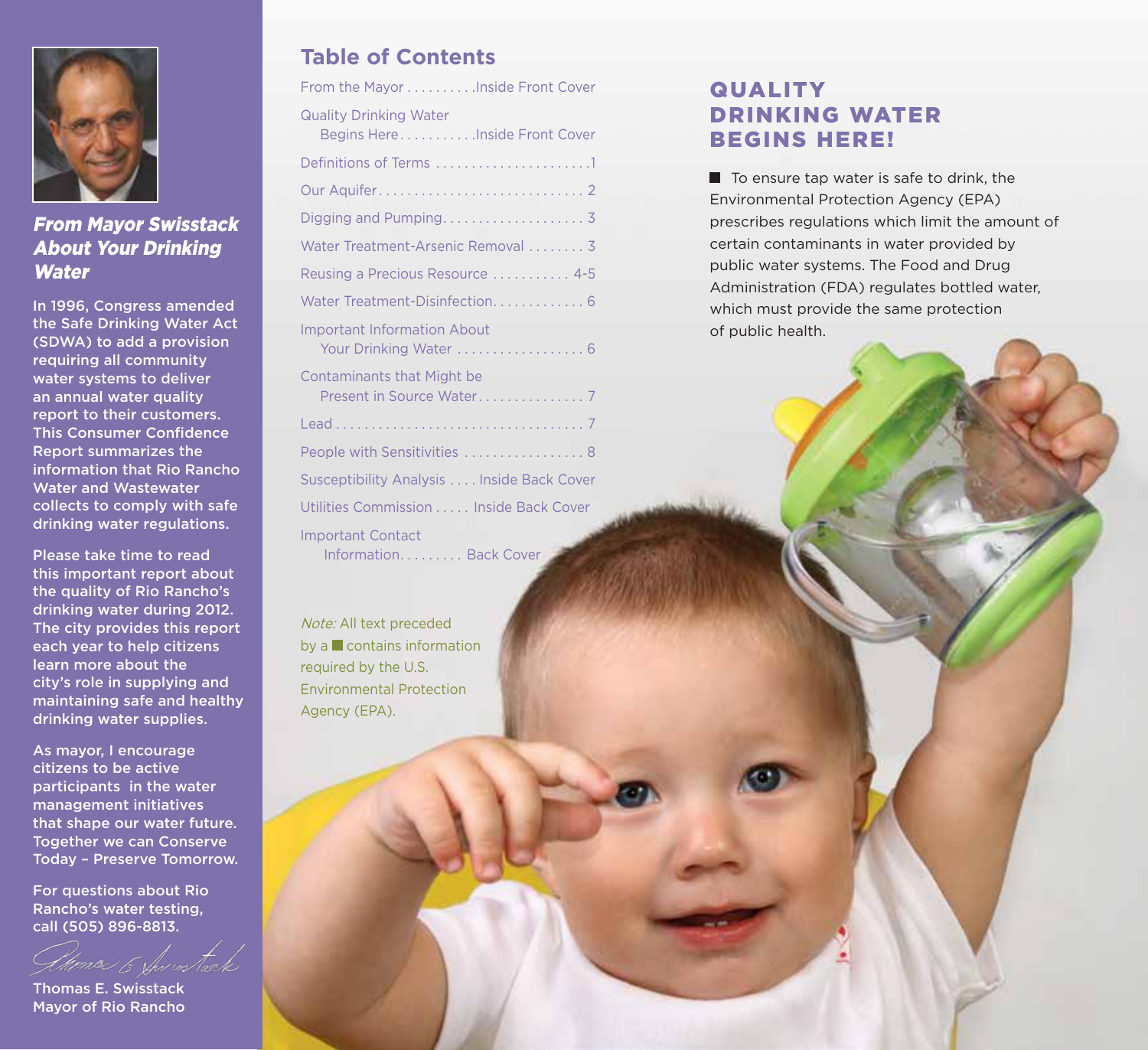# **The following definitions are used in this water quality report: Drinking Water, and the Drinking water, and the portional properties of the contract of the contract of the contract of the contract of the contract of th**

AL: Action Level - The concentration of a contaminant which, if exceeded, triggers treatment or other requirements that a water system must follow.

**MCL: Maximum Contaminant** Level – The highest level of a contaminant that is allowed in drinking water. MCLs are set as close to the MCLGs as feasible using the best available treatment technology.

MCLG: Maximum Contaminant Level Goal – The level of a contaminant in drinking water below which there is no known or expected risk to health. MCLGs allow for a margin of safety.

MRDL: Maximum Residual Disinfectant Level – The highest level of a disinfectant allowed in drinking water. There is convincing evidence that addition of a disinfectant is necessary for control of microbial contaminants.

MRDLG: Maximum Residual Disinfectant Level Goal – The level of a drinking water disinfectant below which there is no known or expected risk to health. MRDLGs do not reflect the benefits of the use of disinfectants to control microbial contaminants.

N/A: Not applicable.

ND: Not detected.

pCi/L: Picocuries per liter – A measure of radioactivity.

ppb: Parts per billion or micrograms per liter – Approximately equal to 3 seconds out of a century.

ppm: Parts per million or milligrams per liter – Approximately equal to 32 seconds out of a year.

Range of detection: Highest & lowest levels of substance found in treated drinking water.

**including bottled water, may reasonably be expected to contain at least small amounts of some contaminants. The presence of contaminants does not necessarily indicate that water poses a health risk.**

ENVIRONMENTAL PROTECTION AGENCY SAFE DRINKING WATER HOTLINE: 1-800-426-4791

RIO RANCHO WATER PRODUCTION MANAGER:

896-8813

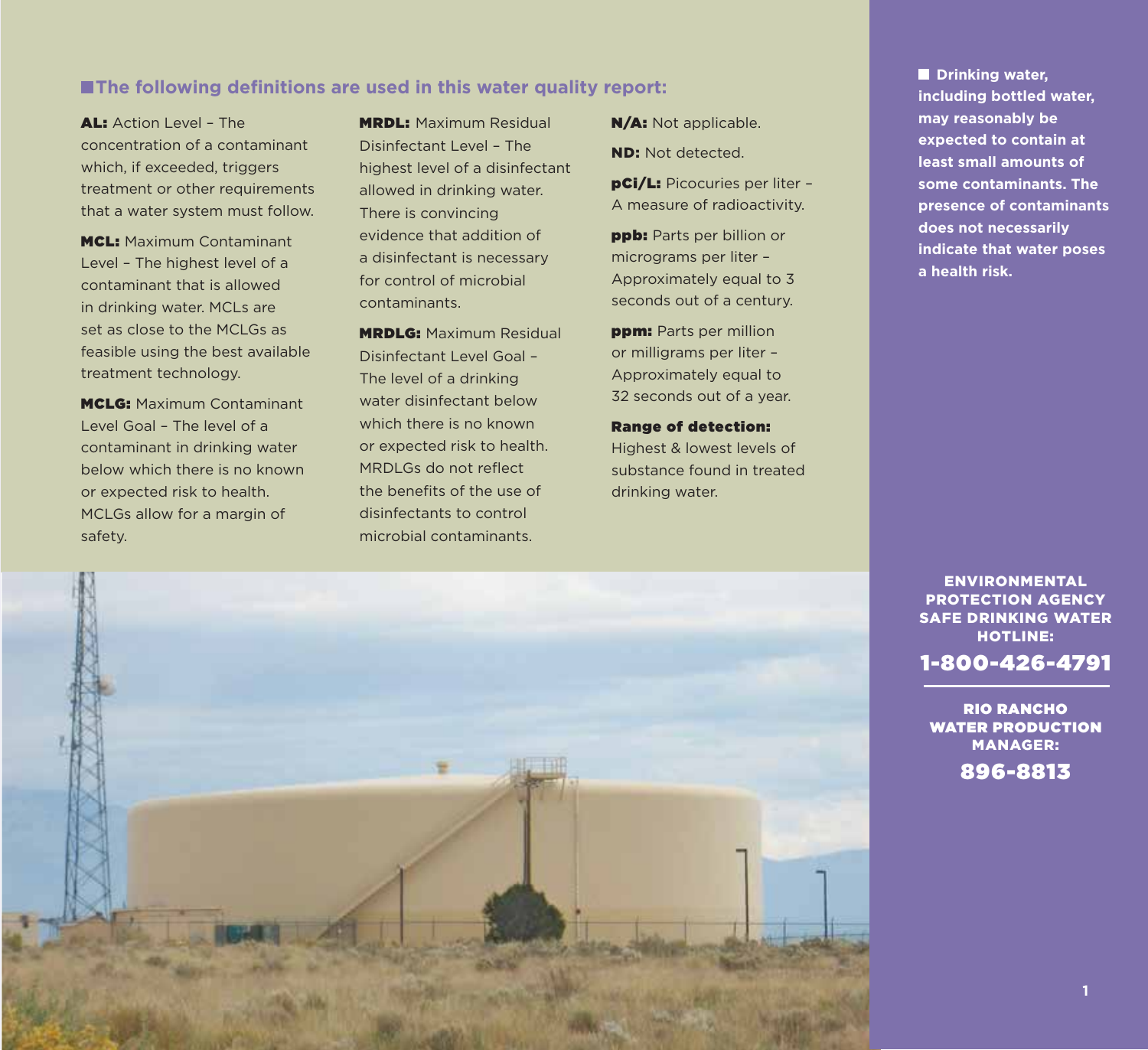**The EPA Center for Disease Control guidelines on appropriate ways to lessen the risk of infection by Cryptosporidium and other microbial contaminants are available from the Safe Drinking Water Hotline at**  (800) 426-4791.

**Cryptosporidium is generally a microbial contaminant associated with drinking water com ing from surface water sources . The City of Rio Rancho tested three sites for Cryptosporidium and Giardia on January 4, 2012 . All three samples were non-detected for these microbes .**



Rio Rancho's drinking water comes entirely from the Santa Fe Group Aquifer. An aquifer is an underground layer of water-bearing permeable rock or unconsolidated materials (gravel, sand, or silt) from which groundwater can be extracted using a water well. This underground water source is not limitless, so conservation of this natural resource is a must. The aquifer in this area lies within volcanic rocks and these rocks contain naturally occurring arsenic. As water infiltrates through the rock type, it dissolves some of the arsenic from the rocks.

**Surface**

## **Sand/Clay**

**Aquifer**

**Bedrock**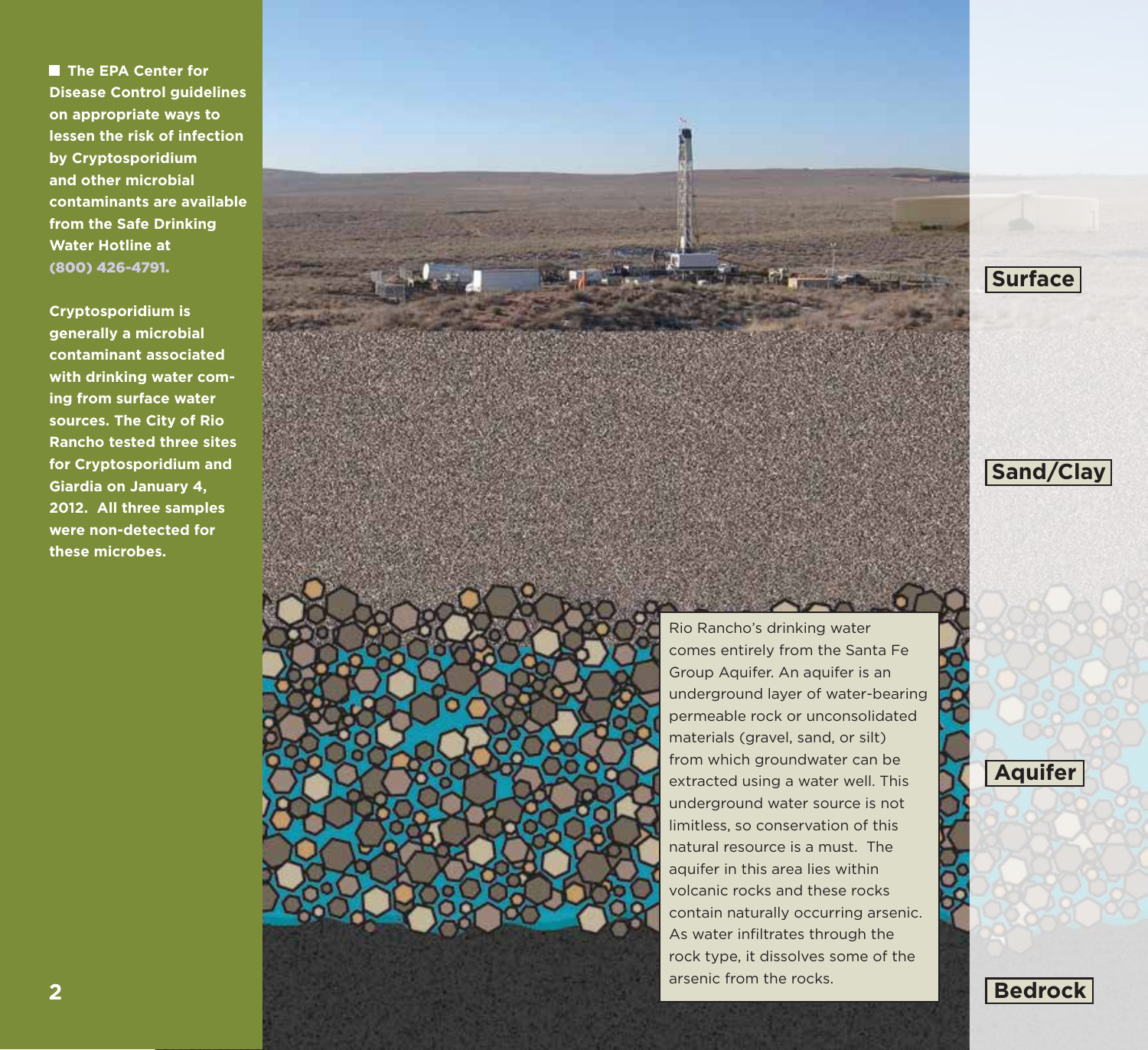# **Digging the Well; Pumping the Water**

The city's production wells are drilled 1,000 to 3,000 feet deep. At today's prices, a production well would cost about \$9 million to drill and equip.

# **Water Treatment**

ARSENIC REMOVAL: Once the groundwater is pumped from the aquifer, it is piped to an Arsenic Removal facility. There, the naturallyoccurring arsenic is removed.

Depending on the amount and type of arsenic present in a combination of coagulation-filtration or adsorption-filtration is used to remove the arsenic.

| <b>Substance</b> | <b>MCL</b> | <b>MCLG</b> | <b>Our Water</b> | Range of<br><b>Detection</b> | <b>Sample</b><br>Year | <b>Violation</b> | <b>Typical Source of</b><br>Contamination |
|------------------|------------|-------------|------------------|------------------------------|-----------------------|------------------|-------------------------------------------|
| Arsenic (ppb)    | 10         |             |                  | N/A                          | 2012                  | No               | Erosion of<br>natural deposits            |

| <b>Substance</b>                | <b>MCL</b>              | <b>MCLG</b> | <b>Our Water</b> | Range of<br><b>Detection</b> | <b>Sample</b><br>Year | <b>Violation</b> | <b>Typical Source of</b><br>Contamination                                                                  |
|---------------------------------|-------------------------|-------------|------------------|------------------------------|-----------------------|------------------|------------------------------------------------------------------------------------------------------------|
| Chromium<br>(ppb)               | 100                     | 100         | 8                | N/A                          | 2012                  | No               | Erosion of<br>natural deposits                                                                             |
| Fluoride<br>(ppm)               | $\overline{\mathbf{4}}$ | 4           | 0.82             | N/A                          | 2012                  | No               | Erosion of<br>natural deposits                                                                             |
| Nitrate as<br>Nitrogen<br>(ppm) | 10                      | 10          | 4.05             | ND-4.05                      | 2012                  | No               | Runoff from<br>fertilizer use;<br>leaching from<br>septic tanks,<br>sewage; erosion of<br>natural deposits |

**VENNE** 



**While your drinking water meets EPA's standard for arsenic, it does contain low levels of arsenic. EPA's standard balances the current understanding of arsenic's possible health effects against the cost of removing arsenic from drinking water. EPA continues to research the health effects of low levels of arsenic, which is a mineral known to cause cancer in humans at high concentrations and is linked to other health effects such as skin damage and circulatory problems.**

Since 2006, the city of Rio Rancho has invested more than \$46 million in building and equipping arsenic removal facilities.

The price for the chemicals to remove the arsenic is above this cost and ongoing.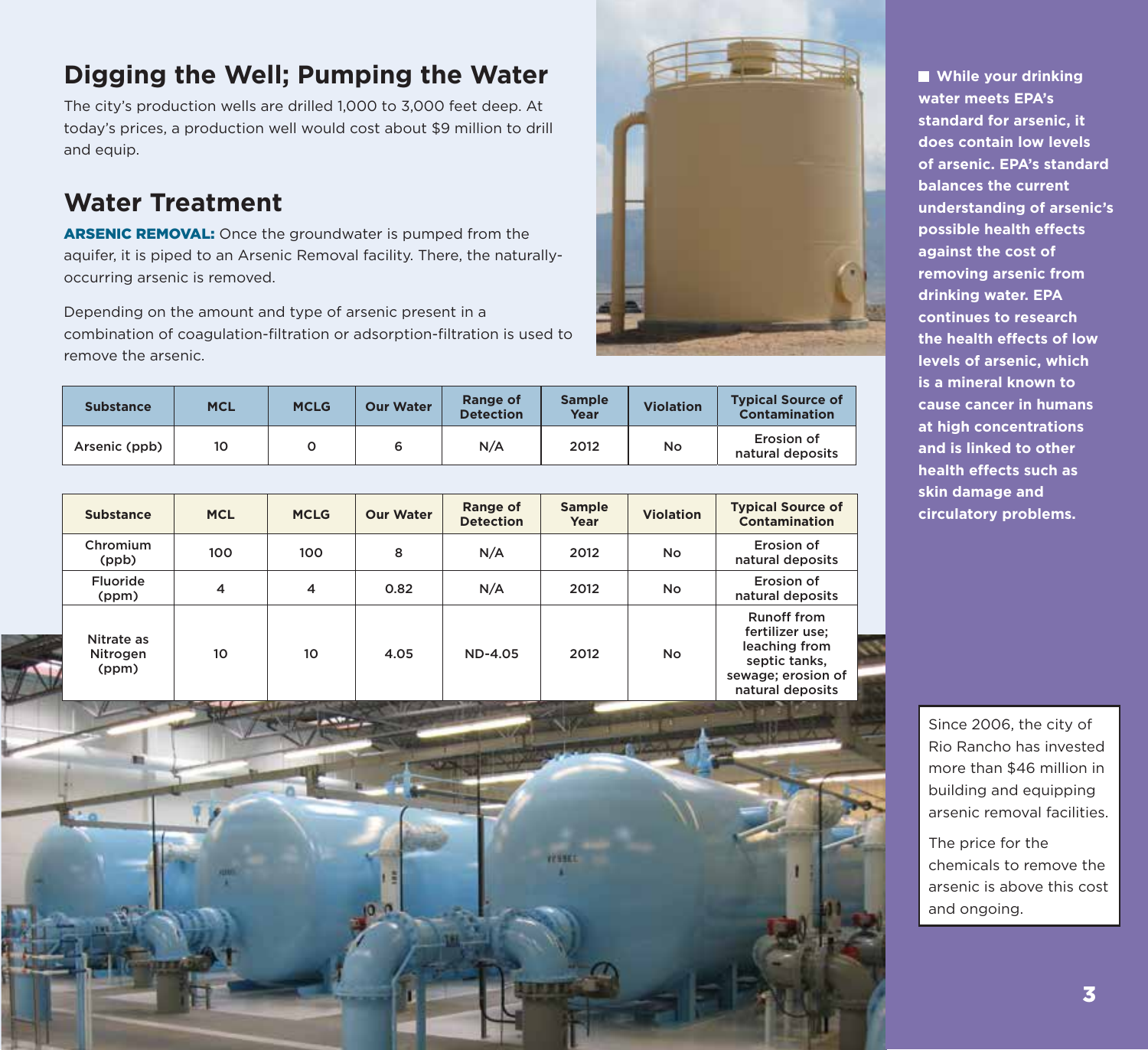**A recent science fair project by Jessica Cleal (Cleveland High School) won the Water Conservation Office's coveted Every Drop Counts award and \$50. Ms. Cleal's project, titled "Growing Capabilities of Grey Water," explored the effect of grey water on plants. Grey water is defined as household used water coming from sinks, showers and clothes washers. Grey water collection and use are regulated by the New Mexico Environment Department.**

**The Every Drop Counts award is given annually to a student whose project deals with water conservation or water quality.**

# **City of Rio Rancho Aquifer Recharge Program**

One of the city's approaches to serve its growing population is to expand its water reuse program to maximize the beneficial use of all available water sources. Reclaimed wastewater is a reliable, droughtproof water source that can be tailored to meet the needs of specific end uses ranging from irrigation to



indirect potable use. When the demand for reuse water is low, the purified water source can be stored in surface reservoirs or subsurface aquifers. Aquifer storage offers the advantage of nearly infinite capacity,

preservation of the quality of the purified water source, and elimination of water losses associated with evaporation from open surface reservoirs.

The city's aquifer recharge site consists of one injection well surrounded by an extensive groundwater monitoring network on approximately 2.5 acres of fenced city land near Loma Colorado. Once fully operational, the direct injection facility will be able to replenish the groundwater system at a rate of 1 million gallons per day, based on initial testing of the injection well.

Reclaimed water will undergo an on-site advanced water treatment (AWT) process prior to direct injection to ensure that the groundwater supply is not impaired by chemicals or pathogens. The city has fully evaluated treatment options to protect public health and the water resource. Screening of treatment technologies has ranged from physical separation through reverse osmosis (RO) membranes, advanced oxidation processes using ozone and hydrogen peroxide, adsorption processes (granular activated carbon [GAC] and biologically activated carbon [BAC]), and final disinfection. The AWT facility will use an ozone-based advanced oxidation process followed by a BAC-GAC step prior to direct injection. This process has been used extensively for drinking water treatment. Construction and testing of the facility is an ongoing process.



**Jessica Cleal (Cleveland High School), 2012 winner of the fifth annual Every Drop Counts award competition.**

**If you have a student who needs assistance with science expo projects, call (505) 896-8715 for help.**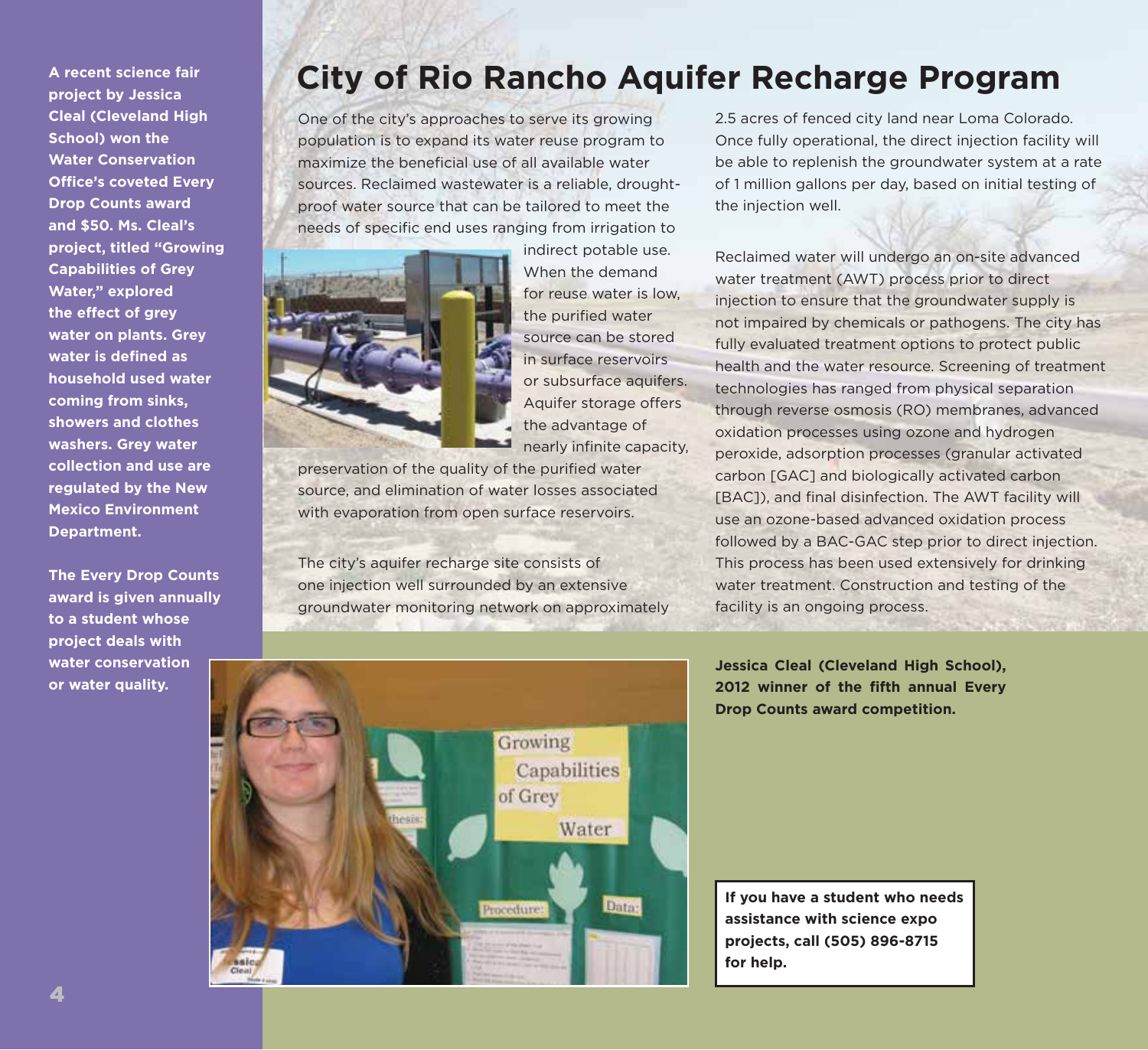

Left: **Drilling the injection well at the aquifer recharge site near Loma Colorado.** Top right: **Granular activated carbon (GAC) cylinders at the on-site advanced water treatment facility. Re-use water will undergo this advanced treatment prior to aquifer injection.** Bottom right: **The advanced water treatment process uses cutting-edge equipment (housed in the building shown) plus the two backwash tanks.**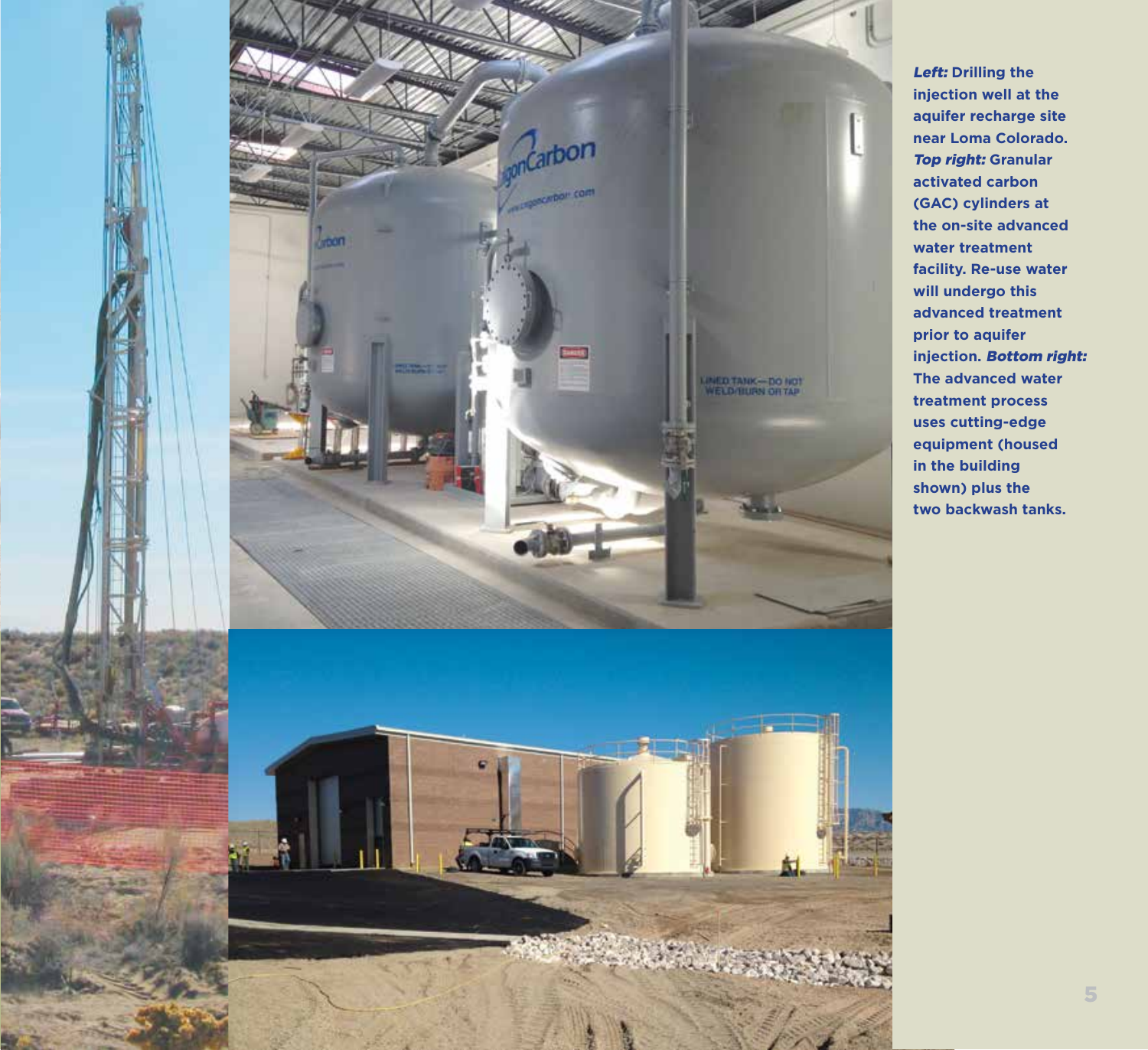# IMPORTANT INFORMATION ABOUT YOUR DRINKING WATER

**Rio Rancho's water system recently violated a drinking water sampling standard. Although this is not an emergency, as our water customers, you have a right to know what happened.**

**In 2011 and 2012, the water system violated a drinking water sampling standard for TTHMs and HAA5. The Rio Rancho water system was required to collect eight sets of samples during these monitoring periods, however only six sets were collected.**

**In response to the missed sampling events, in late 2012 the water system returned to compliance by sampling at the eight sample locations approved by the New Mexico Environment Department (NMED).**

**All samples taken for TTHMs and HAA5 were well below the Environmental Protection Agency's maximum contaminant level. For questions about Rio Rancho's water testing or this sampling violation, call (505) 896-8813.**

**There is nothing you, the water customer, need to do at this time.**

**DISINFECTION:** Once the groundwater is treated for arsenic, it is then disinfected and sent through a large, complex set of water pipes throughout the city to deliver the drinking water to homes, businesses, schools, etc. Disinfection products (chlorine) are added to water to kill any bacteria or microbes that may be a health hazard. There are two organic groups of chemicals that are monitored for water delivery: Total Trihalomethanes (TTHMs) and Haloacetic Acids (HAA5).

Haloacetic Acids (HAA5) are a group of chemicals that are formed along with other disinfection byproducts when chlorine or other disinfectants used to control microbial contaminants in drinking water react with naturally occurring organic and inorganic matter in water. Total Trihalomethanes (TTHMs) are a byproduct of chlorinating water that contains natural organics. These organics are derived from decaying plant material.

| <b>Substance</b>      | <b>MCL</b> | <b>MCLG</b>    | Our<br>Water | Range of<br><b>Detection</b> | <b>Sample</b><br>Year | <b>Violation</b> | <b>Typical Source of</b><br>Contamination       |
|-----------------------|------------|----------------|--------------|------------------------------|-----------------------|------------------|-------------------------------------------------|
| <b>TTHMs</b><br>(ppb) | 80         | N/A            | 28.9         | ND-28.9                      | 2012                  | No               | By-product of<br>drinking water<br>disinfection |
| HAA5<br>(ppb)         | 60         | N/A            | 3.9          | $ND - 3.9$                   | 2012                  | No               | By-product of<br>drinking water<br>disinfection |
| Chlorine<br>(ppm)     | 4          | $\overline{a}$ | 0.5          | N/A                          | 2012                  | No               | Water additive to<br>control microbes           |

 **Radioactive Contaminants** can be naturally-occurring or be the result of oil and gas production and mining activities.

| <b>Substance</b>                         | <b>MCL</b> | <b>MCLG</b> | Our<br>Water | Range of<br><b>Detection</b> | <b>Sample</b><br>Year | <b>Violation</b> | <b>Typical Source of</b><br>Contamination     |
|------------------------------------------|------------|-------------|--------------|------------------------------|-----------------------|------------------|-----------------------------------------------|
| Alpha<br>emitters<br>(pCi/L)             | 15         | $\circ$     | 6.9          | $0.1 - 6.9$                  | 2011                  | No.              | Erosion of<br>natural deposits                |
| Beta/<br>photon<br>emitters<br>(pCi/L)   | 50         | $\circ$     | 10.3         | $2.5 - 10.3$                 | 2011                  | <b>No</b>        | Decay of<br>natural and man-<br>made deposits |
| Radium<br>combined<br>226/228<br>(pCi/L) | 5          | $\circ$     | 0.46         | $0.04 - 0.46$                | 2011                  | No               | Erosion of<br>natural deposits                |
| <b>Uranium</b><br>(ppb)                  | 30         | o           | 7            | $1 - 7$                      | 2011                  | No               | Erosion of<br>natural deposits                |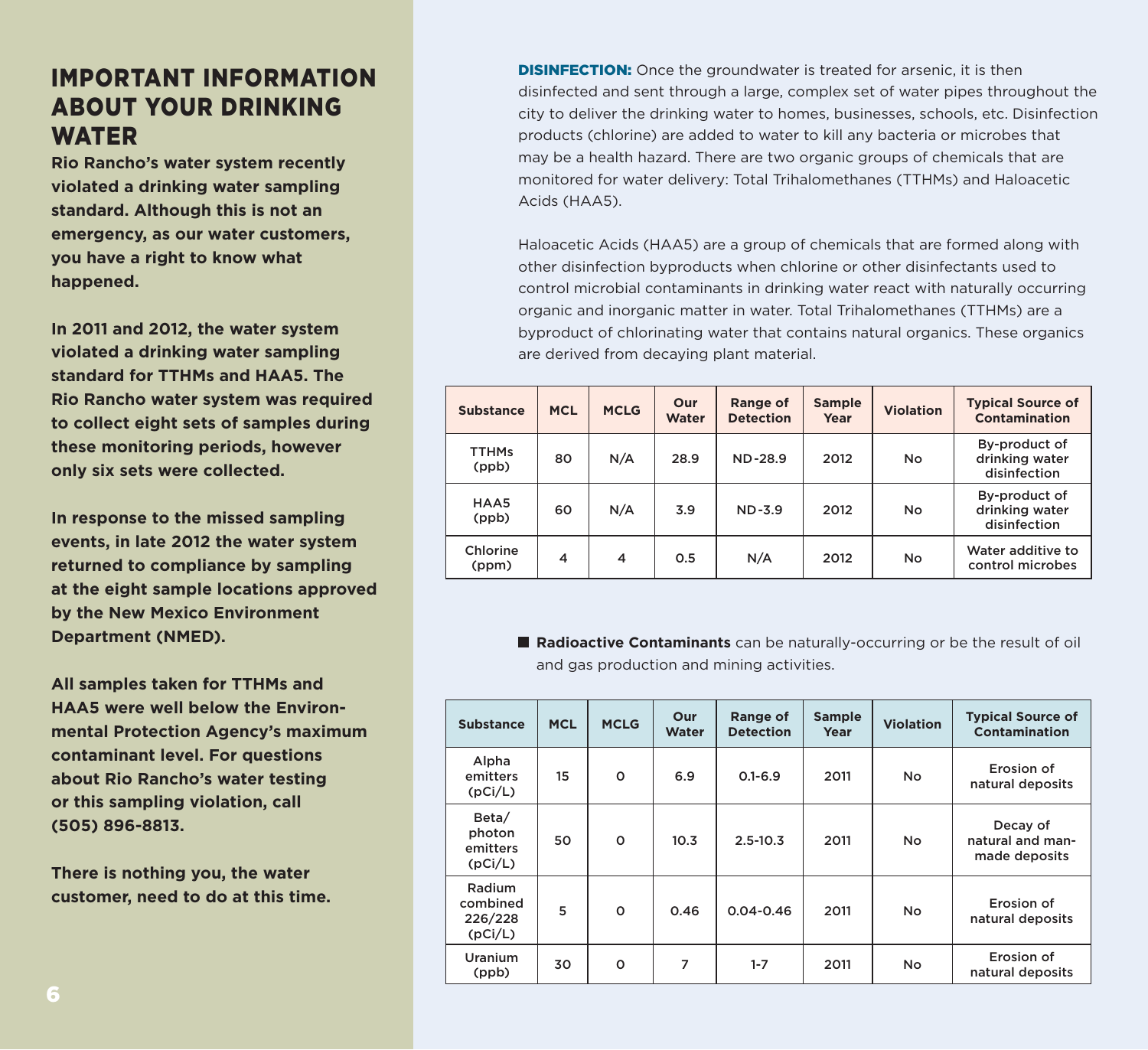#### **Microbial**

Contaminants: **Viruses and bacteria which may come from sewage treatment plants, septic systems, agricultural livestock operations, and wildlife.**

#### **■ Contaminants that** may be present in source water include:

Inorganic Contaminants: **Salts and metals which can be naturally-occurring or result from urban storm water runoff, industrial or domestic wastewater discharges, oil and gas production, mining, or farming.**

Organic Chemical Contaminants: **Synthetic and volatile organic chemicals, which are byproducts of industrial processes and petroleum production, and can also come from gas stations, urban storm water runoff, and septic systems.**

Pesticides and Herbicides: **May come from a variety of sources such as agriculture, storm water runoff, and residential uses.**

**As the water flows through the distribution system from the wells to the homes and businesses, it may pick up other contaminants. The city tests 90 samples per month for Total Coliform Bacteria, a common bacteria group that can be introduced by human interaction with the water. In 2012, all 1,080 samples were non-detected for Total Coliform Bacteria. The Total Coliform Bacteria test is used as an indicator test for other microbial contaminants that are more harmful.**

| <b>Substance</b>                     | <b>MCL</b>                               | <b>MCLG</b> | <b>Highest Monthly</b><br><b>Percentage In</b><br><b>Our Water</b> | <b>Sample</b><br>Year | <b>Violation</b> | <b>Typical</b><br>Source of<br><b>Contamination</b> |
|--------------------------------------|------------------------------------------|-------------|--------------------------------------------------------------------|-----------------------|------------------|-----------------------------------------------------|
| Total<br>Coliform<br><b>Bacteria</b> | 5% of monthly<br>samples are<br>positive | ο           | o                                                                  | 2012                  | No               | Naturally<br>present in the<br>environment          |

**Other common contaminants include lead and copper which can come from the plumbing system in homes and businesses. The city is required to test for lead and copper every three years from homes of a certain age range. Neither lead nor copper exceeded their respective action levels because the 90th percentile values were below the action levels.**

| <b>Substance</b> | <b>Action</b><br>Level (AL) | <b>MCLG</b> | <b>Our Water</b>             | <b>Number</b><br>of Sites<br><b>Exceeding AL</b> | Sample<br>Year | <b>Violation</b> | <b>Typical Source of</b><br><b>Contamination</b> |
|------------------|-----------------------------|-------------|------------------------------|--------------------------------------------------|----------------|------------------|--------------------------------------------------|
| Copper<br>(ppm)  | 1.3                         | 1.3         | 0.32<br>(90th<br>percentile) | O                                                | 2011           | No               | Corrosion of<br>household<br>plumbing systems    |
| Lead<br>(ppb)    | 15                          | o           | 3.8<br>(90th<br>percentile)  | $\mathfrak{p}$                                   | 2011           | No               | Corrosion of<br>household<br>plumbing systems    |

**The City of Rio Rancho does not have any regulated organic chemical contaminants or pesticides and herbicides detected in our water. We are required by the US Environmental Protection Agency to test and monitor for non-regulated organic contaminants and two substances are detected in our water.**

| <b>Substance</b>          | <b>MCL</b> | <b>MCLG</b> | Our<br>Water | Range of<br><b>Detection</b> | <b>Sample</b><br>Year | <b>Violation</b> | <b>Typical Source of</b><br>Contamination                                                                         |
|---------------------------|------------|-------------|--------------|------------------------------|-----------------------|------------------|-------------------------------------------------------------------------------------------------------------------|
| 2-Butanone<br>(MEK) (ppb) | N/A        | N/A         | 2.8          | $ND-2.8$                     | 2011                  | No.              | Discharge from<br>solvents used for<br>coatings, resins,<br>and adhesives                                         |
| Tetrahydrofuran<br>(ppb)  | N/A        | N/A         | 0.8          | <b>ND-0.8</b>                | 2011                  | No               | Discharge from<br>manufacturing of<br>protective coatings,<br>adhesives, magnetic<br>strips, and<br>printing inks |

#### LEAD

**If present, elevated levels of lead can cause serious health problems, especially for pregnant women and young children. Lead in drinking water is primarily** 

**from materials and components associated with service lines and home plumbing. The Rio Rancho Utilities Division is** 

**responsible for providing high quality drinking water, but cannot control the variety of materials used in plumbing components. When your water has been sitting for several hours, you can** 

> **minimize the potential for lead exposure by flushing your tap for 30 seconds to 2 minutes before using**

**water for drinking or cooking. If you are concerned about lead in your drinking water, you may wish to have your water tested. Information on lead in drinking water, testing methods, and steps** 

> **you can take to minimize exposure is available from the Safe Drinking Water Hotline or at**  www.epa.gov/ safewater/lead.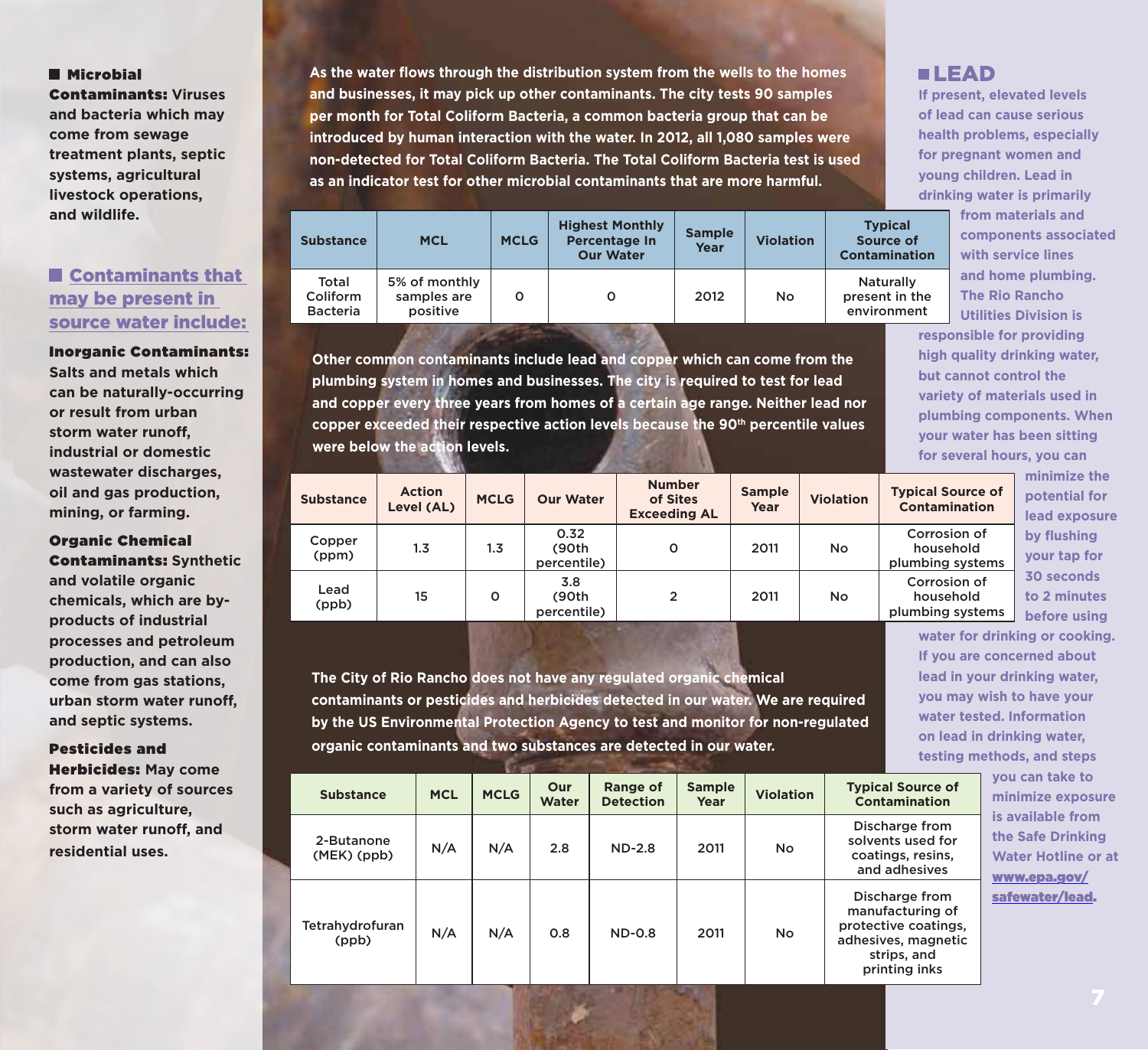# PEOPLE WITH SENSITIVITIES

**Some people may be more vulnerable to contaminants in drinking water than the general population. Please seek advice from your health care provider if you are:**

- **Immunocompromised**
- **Undergoing chemotherapy**
- **A transplant recipient**
- **Living with HIV/ AIDS or other immune system disorders**
- **Elderly or have a newborn that may be at risk from infection**



Most of the infrastructure of a water and wastewater company seems to be invisible because it is underground. The city has about 400 miles of water mains running throughout the city to provide quality drinking water to the residents and businesses.

City utilities personnel use advanced technology to detect and locate underground leaks in aging infrastructure. Photos below show deployment of "loggers" that listen for leak noise and send a "flag" to staff indicating a possible leak. These flags are investigated and the leaks repaired.



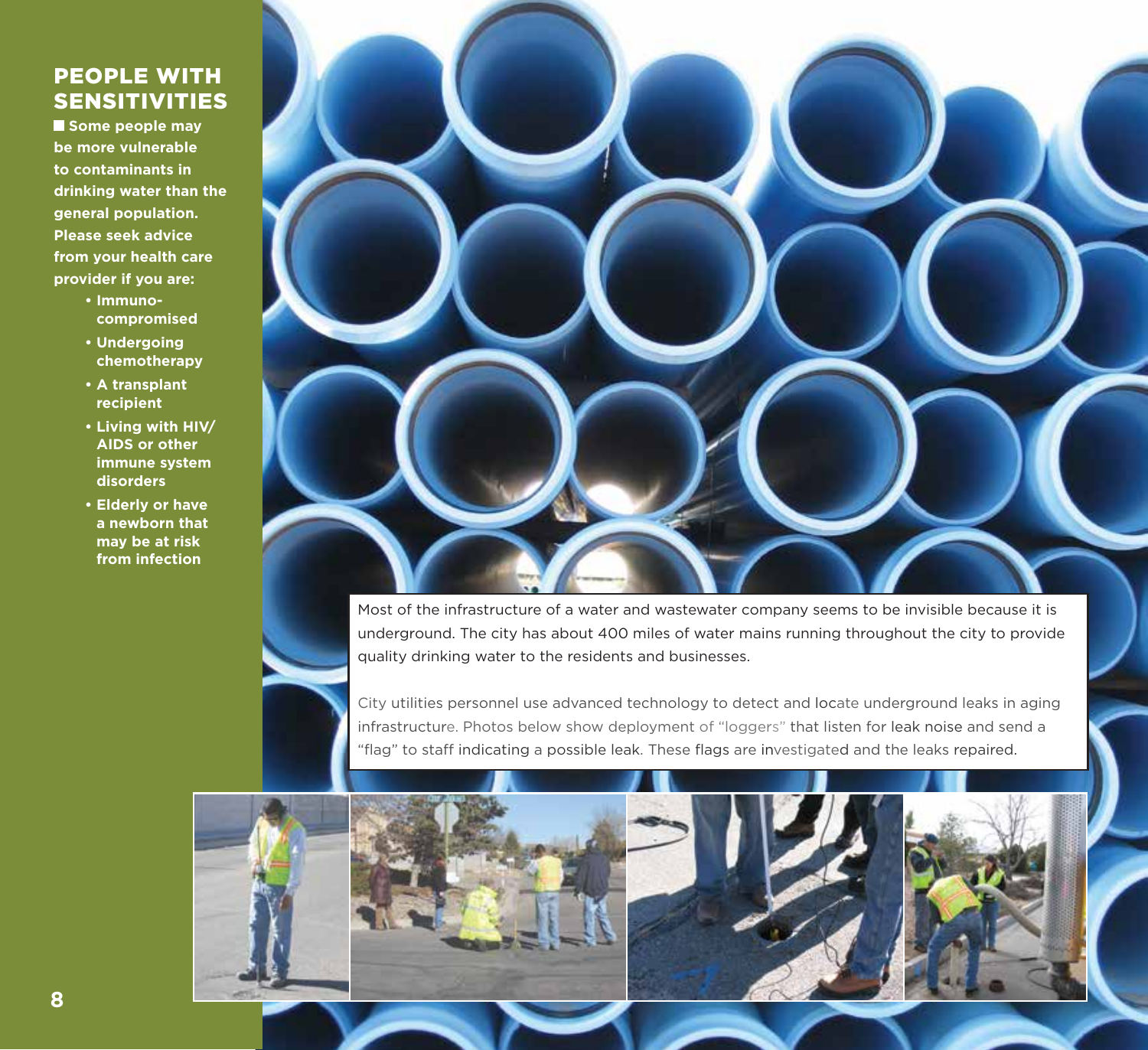### **SUSCEPTIBILITY** ANALYSIS

**The Susceptibility Analysis of the Rio Rancho water utility reveals that the utility is well maintained and operated, and the sources of drinking water are generally protected from potential sources of contamination. The susceptibility rank of the entire water system is MODERATELY LOW, a good rating. Call New Mexico Environment Department at 1-877-654-8720 for questions.**

### GET INVOLVED IN CITY WATER MATTERS

**The Utilities Commission is a group appointed by the mayor and governing body; one person per city district plus an atlarge position. The Utilities Commission guides the city Utilities Division with input and policy decision-making that impacts the entire city. The Utilities Commission meets on the third Tuesday of every month at 6:00 p.m. at City Hall, 3200 Civic Center Circle NE. These are open meetings, so come and voice any of your water or wastewater concerns. For more information on the Utilities Commission please call** 896-8715 **or go to:** www.ci.rio-rancho.nm.us**.**



| <b>Utility Commissioners,</b>   |
|---------------------------------|
| left to right:                  |
| <b>Gordon Hawley District 1</b> |
| Ron Hensley District 3          |
| Kay Rogerson  District 4        |
| Bill White  District 2          |
| (Chairman)                      |
| Robert Bajek  District 5        |
| (Secretary)                     |
| James Cleveland  District 6     |
| (Vice Chair)                    |
| Garry Lally  At-Large           |